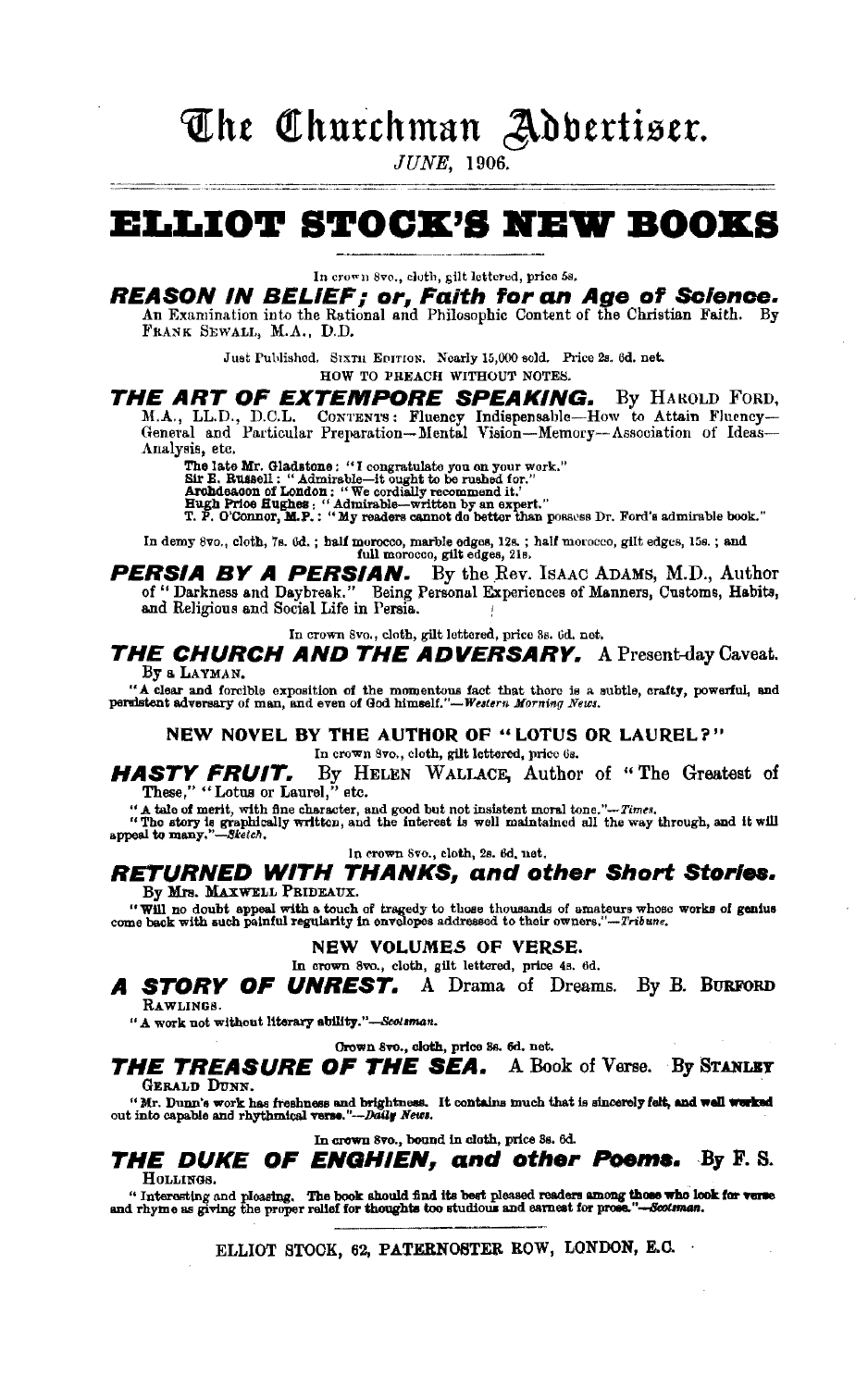*Tastej1tlly printed in crown 8vo. size ana bound in cloth, gilt. Price 3j6.* 

# **Ligbt oo tbe Problems of Life.**  $\mathfrak s$ uggestive Thoughts Gleaned from the Teachings of the **Ven. ARCHDEACON WILBERFORCE.**

By M. B. ISITT.

THE earnest desire of the compiler of this little volume is that it may soothe, enlighten, and strengthen many a weary soul painfully conscious of the dark Enigma of Life, to which it is anxiously seeking some reasonable solution. Passages have therefore been selected which offer lucid and logical explanations as to the purpose of life and the destiny of man. It is believed that, in this condensed form and sequential manner, those who have already found inspiration lor themselves in the Archdeacon's message may be glad to have this easy method of making it known to others. There are many in this age of doubt and hesitation who fear to adopt the reasonable views here set forth. It is hoped that this classified collection of arrestive thoughts, arranged so as to enable the reader quickly to grasp the author's answer to vital questions, may supply a felt need and provide an acceptable volume, which thoughtful people can take up at odd moments and therein glean new light and fresh courage from the consciousness of the reality of the Fatherhood of God.

"This is the sort of book one is always glad to have at hand, and will certainly be of great service and help to the despondent and doubting."---*Wl•itehall Review*.

"It will be found that the compilation reflects earnest care and intelligence."-Globe.

ELLIOT STOCK, 62 PATERNOSTER ROW, LONDON, E.C.

# **THE SEEKER:**

A Quarterly Magazine devoted to the Search for God and the True Self.

Edited by Rev. G. W. ALLEN, *Vicar of St. James'8, Bradford; Author of" The Mission of Evil," "Wonderful Word-a* and *Works," etc.* 

Second Year. Enlarged to 48 pages. Subscription, 2s. 6d. post free. *Published in May, August, November, and February.* 

ITs aim is to discover and elucidate that true, spiritual apprehension of Christianity which lies behind all diversities of external presentation. As to the outer, men will always differ. Only through apprehending the inner spirit can the "unity of the faith" be found. To find this, it is necessary to come to a true knowledge of the Son of God, and a true knowledge of what we are in Him; for in Him alone is revealed to us the real ground of our being. This knowledge, which is not of the intellect only, can alone give true peace and unity to the Church of Christ, and unite into one flock the children of God, at present scattered abroad in warring sects and parties.

PUBLISHED BY PHILIP WELLBY, 6, HENRIETTA STREET, COVENT GARDEN, W.C.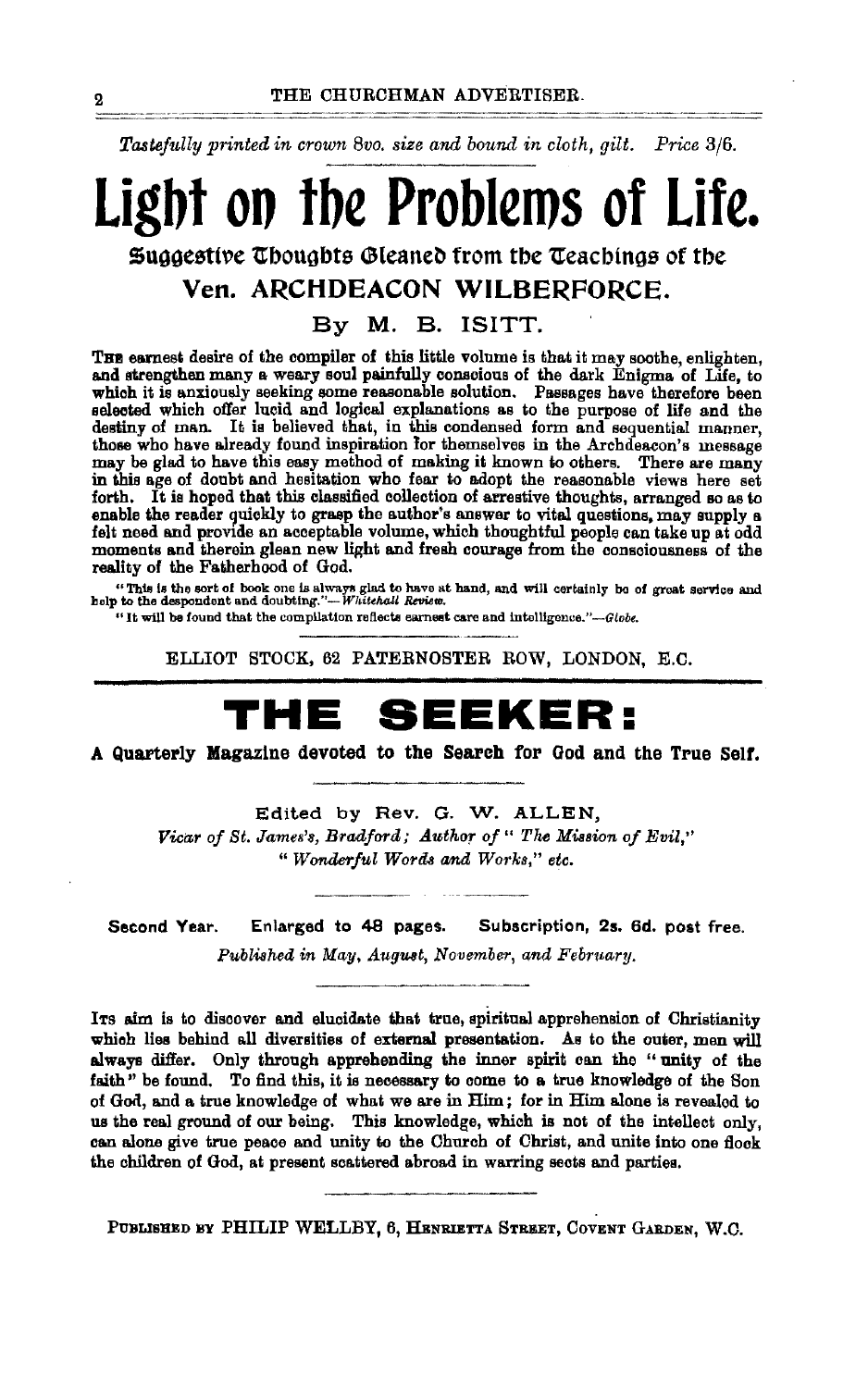## *Second Edition.*

In crown 8vo., tastefully printed and bound in cloth. Price 3s, 6d.

# **STORIES OF GRACE.**

**Notable Examples of Christian Conversion.** 

**B**V

REv. C. S. ISAACSON, M.A.,

*Author of " Roads to Christ," " Roads from Rome," " Rome in Many Lands," etc.* 

#### **EXTRACTS FROM PERSONAL AND PRESS NOTICES OF** <sup>11</sup>**STORIES OF GRACE."**

" May it be widely read !"-BISHOP OF DURHAM.

"A most delightful and deeply interesting book."- MISS CATHARINE MARSH.

"Most interesting and useful. It greatly glorifies 'The God of all grace.'"-CANON CHRISTOPHER (Oxford).

" The selection of cases is very good, and they are well told. I trust it may be much used to the glory of His grace."-PREBBNDARY H. E. Fox, C.M.S.

"I trust its mission may be for Christ everywhere."-Mrss WESTON (Royal Sailors' Rest).

"I have found' Stories of Grace' most interesting, stimulating, and encouraging.'' -CANON H. TROTTER.

"Prebendary Fox, Canon Christopher, the venerable Miss Marsh, Mr. Cecil Polhill, Miss Weston, and others have furnished Mr. Isaacson with instances of spiritual blessing known to themselves and presumably new to the public." $-$ Record.

"A book Christians should read and pray over with a view to becoming soul-winners themselves." *-English* Ch1~rchman.

"The volume is one of real merit, and we hope it may be widely *read."-The*  Layman,

"In these true narratives Mr. Isaacson shows us how by sovereign grace more than fifty persons of all sorts and conditions were turned from darkness to light, and from sinners beoame *saints.''-Pentecostal Power.* 

" We hope the book will have a large body of readers."-Church of England League *Gazette.* 

"A book that evangelists in particular will be glad to read."-Christian World.

" This is a book to cheer the Christian's heart, to send the despondent labourer forward with new courage and expectation, as well as to add excellent illustration to the repertoire of the preacher."- $\bar{Ch}$ ristian.

"The book is specially suited to times of revival.'' *-Aberdeen Free Preaa.* 

"The book is one of real value to the student of religion and psychology, as well as to the preacher and evangelist."-New Age.

"One of the most interesting narratives is by Mr. W. T. Stead, who relates his own conversion at the age of eleven years. The book will much interest persons who enjoy this kind of literature."-Dundee *Advertiser.* 

" A work which is well fitted to help those who desire to be wise to win souls."- $Methodist$  Recorder.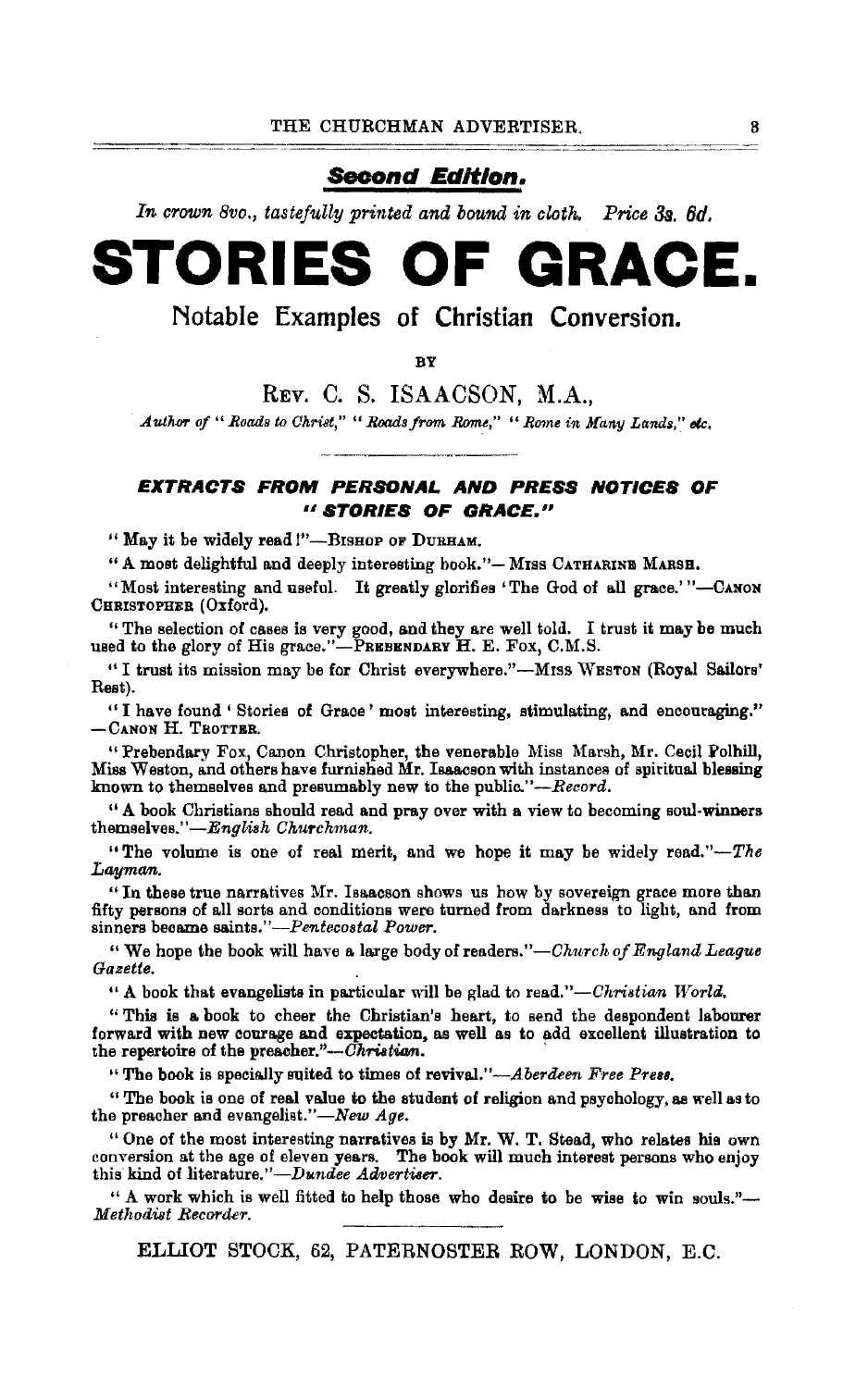#### NEW AND HELPFUL MANUAL FOR THE HOLY COMMUNION.

SECOND EDITlON. In limp cloth, for the pocket, and uniform with the Prayer-Book, Is. in cloth, and in leather binding at 2s. ; lambskin, 3s. ; and in Persian calf, 3s. 6d.

# **COMMUNION AND OFFERING.**

By the Rev. 0. H. 8. WALPOLE, D. D., Examining Chaplain to the Archbishop of York, Rector of Lambeth.

#### Extracts from Personal and Press Notices.

The Rev. B. M. O. HANCOCK writes: "I feel the book is worthy of unqualified recommendation. It meets<br>a real need, and no one who uses the book but will be enabled to enter devoutly and intelligently into the<br>Great Service

BISHOP OF ST. ALBANS : "I think it a most useful little book, and shall be glad to recommend it."<br>"The distinguishing feature of this little manual of Eucharistic instruction and worship is its constant The processes and the structure of the Liturgy as determining the course of Eucharistic devotion. The prayers instance upon the structure of the Liturgy as determining the course of Eucharistic devotion. The prayers are si

"The value of this excellent little book is very great. It is for busy people who want short and good prayers, and who welcome sound instruction if it can be briefly given. The whole forms a singularly complete and conveni

FOURTH EDITION. In 32mo. size, cloth limp, for the pocket, 2s.; also for presentation, in leather binding, 3s. ; in lambskin, 3s. 6d. ; and in Persian calf, 4s. 6d.

# **THE PEOPLE'S PSALTER:**

#### A Plain Book for those who wish to use the Psalms In Church with intelligence and devotion.

"The book seems to be admirably adapted for lis purpose, and I trust it will have a very wide Usefulness."-BISHOP OF DURHAM.

"We think that this little book may be a useful help by suggesting ways in which different Psalms may<br>be applied to present-day difficulties, and to the problems and anxieties with which the Church is always<br>confronted."--

BY THE SAME AUTHOR.

SEVENTH EDITION. In crown Svo., cloth, gilt lettered, price 2s. 6d. net

# **VITAL RELIGION;**

Or, The Personal Knowledge of Christ.

"The keynote of this interesting and beautiful book is the thought that religion is essentially the life of friendship and intimacy with God revealed in Josus Christ. . . . We have no hesitation in saying that Dr. Walpole

In 32mo., 8 pages, price One Halfpenny.

# **THE LITANY.**

Divided and arranged for particular intercession. (Reprinted from *The People's Psalter.*)

Price 4d. Reprinted on cardboard and enlarged, size 16 in. by 10 $\frac{1}{2}$  in., the frontispiece from "COMMUNION AND OFFERING," entitled-

In the Mount of the Lord it shall be seen."

*Intended for use in classes.*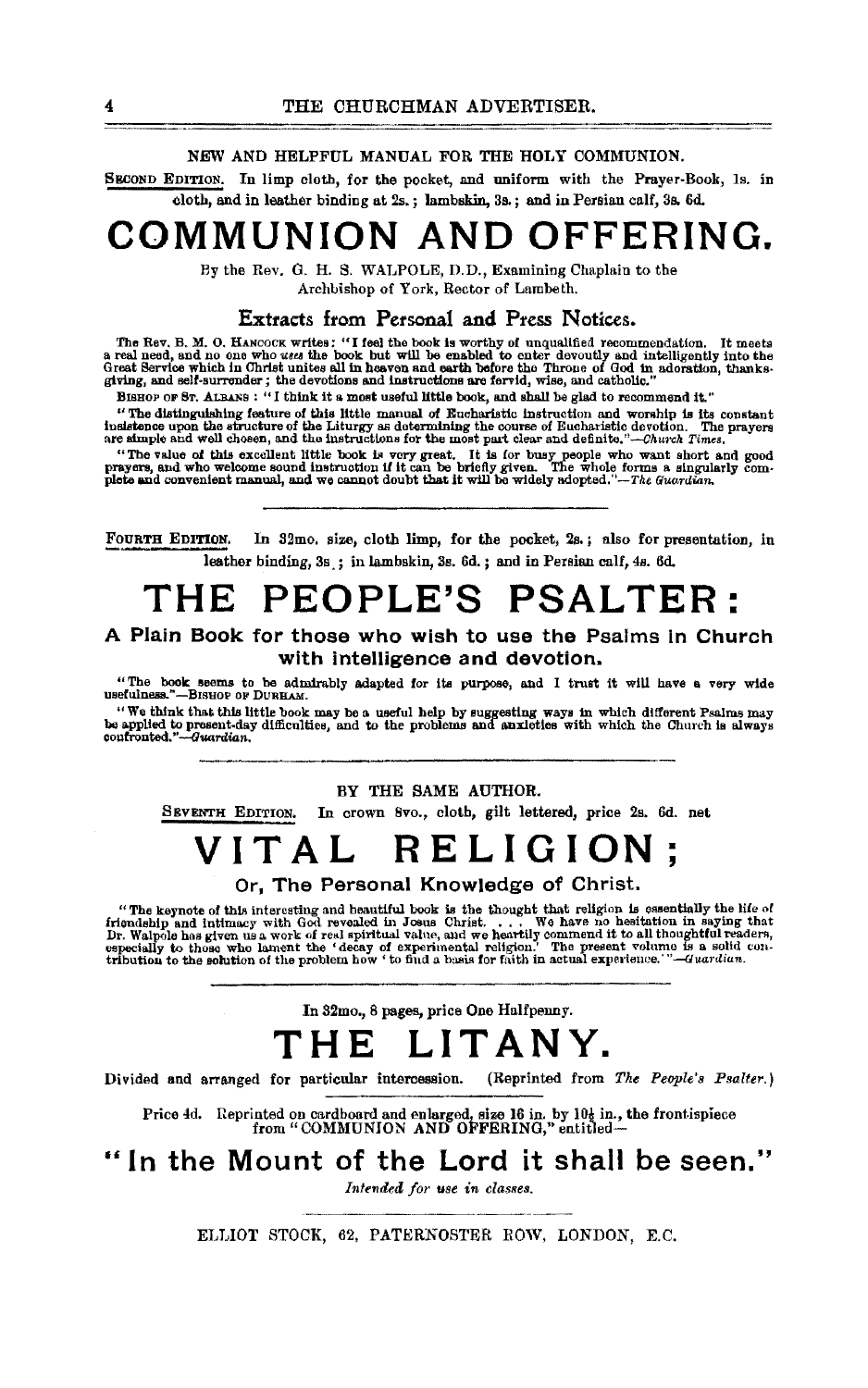COMPANION VOLUME TO "VITAL RELIGION." **Crown 8vo., cloth, and gilt-lettered, price 2s. 6d, net,** 

# **Personality and Power;**

## **Or, THE SECRET OF REAL INFLUENCE.**

**BY** 

REV. G. H. S. WALPOLE, D.D., *Examining Chaplain to the Archbishop of York; Rector of Lambeth.* 

## **Extracts from Reviews of "Personality and JPower."**

"A series of thoughtful addresses on the secret of real influence. He shows how the development or revelation of the true self should be the aim of life, and that men best help others by what they are, not by what they have. . . . The book is one well worth careful study ; and its reflections will be found stimulating."—New Age.

"The writer has vigour in his own thought, and many a reader will be stimulated and helped when following Dr. Walpole as he develops his theme and illustrates and enforces it with so many concrete and inspiring examples."  $-$ *Western Morning News.* 

" The book is rich in fresh and suggestive considerations on character, its formation and influence, and should appeal to thoughtful and earnest readers."  $-A$ berdeen Free Press.

"A thoughtful and beautiful book. . . . These addresses are mature and sympathetic, and fitted to be most helpful. . . . Dr. Walpole feels more intensely than most that the secret of life is to develop the new personality on noble lines. . . We have no doubt that this volume will by degrees make for itself an audience."-Church Family Newspaper.

"Its aim is to show that power lies in personality, and that every personality -whether that of slave or King, pupil or master-so far as it is developed has influence. The book is based on addresses given by the author on various occasions during the last four years."-Notts Guardian.

"This interesting and thoughtful volume by the Rector of Lambeth is the sequel to his stimulating and helpful work, entitled 'Vital Religion ; or, The Personal Knowledge of Jesus Christ.'...., Not the least attractive feature of the book is'its philosophic breadth of mind. Not a single trace of narrowness of outlook or attitude is to be found within its pages. We therefore heartily commend this publication as one worthy of being read and re-read, believing, as we do, that it is a most helpful and inspiring work in every *way."-St. Andrew.*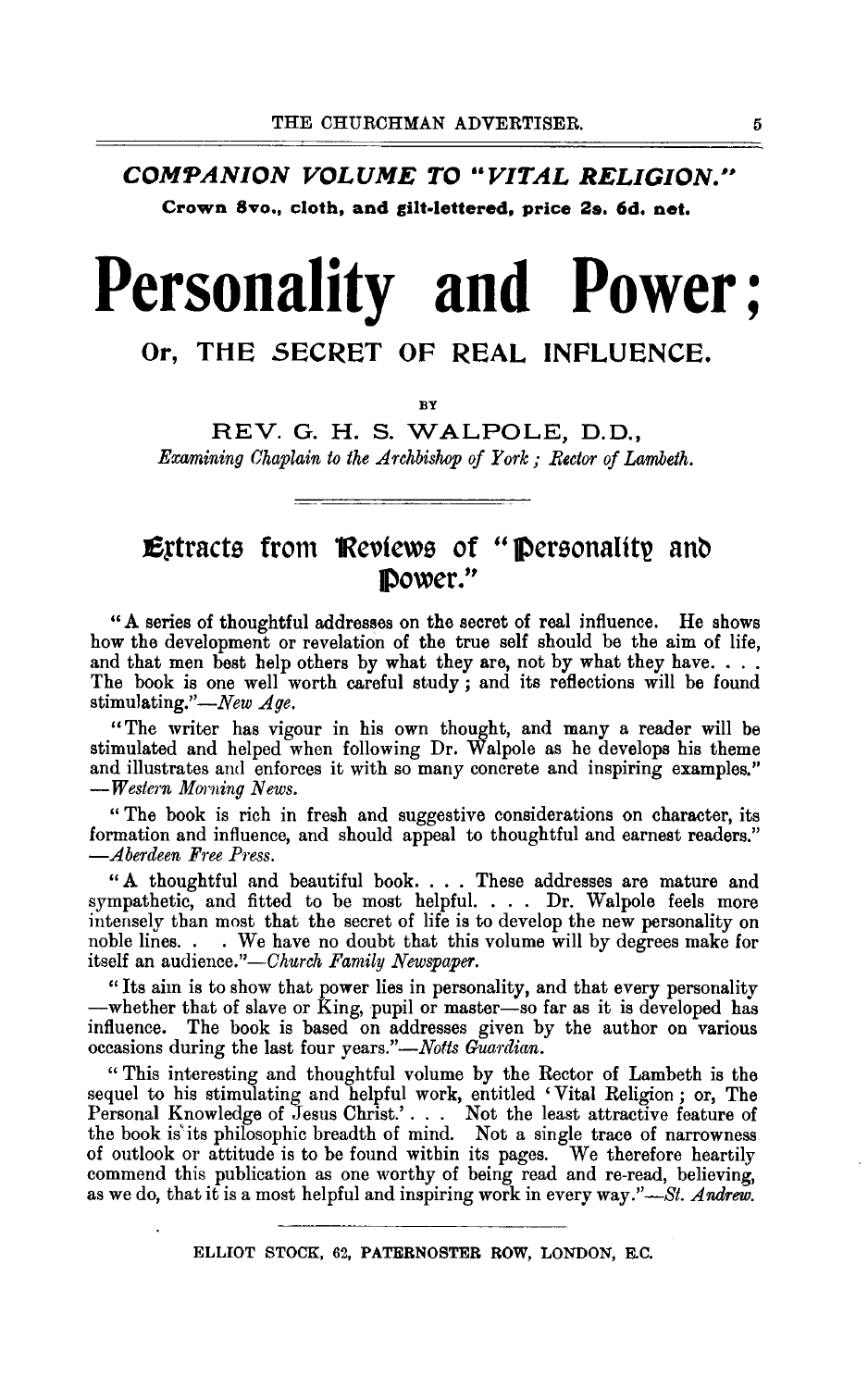## For Evangelistic, Medical and Educational Work among the Women of india and China.

Patroness : H, R, H. THE DUCHESS OF CONNAUGHT.<br>Chairman : Sir W. MACKWORTH YOUNG, K, C.S.I.

The Society has at present 65 Stations, and Employs 228 Missionaries<br>in Home Connection, 116 Assistants in Local Connection, and over 900<br>Bible-Women and Teachers.<br>The Mayne of the Markovice in the same of the Mayne of the

quarterly (4d.).

#### **DONATIONS & SUBSCRIPTIONS ARE MUCH NEEDED.**

Hon, Treasurer: Col, ROBT, WILLIAMS, M.P.<br>Secretaries: Clerical—Rev. G. TONGE, M.A.; Lay—Mr. H. L. HEBBERT.<br>Central Association—Miss MULVANY.

Office-27, CHANCERY LANE, LONDON, W.C.

## INFANT ORPHAN ASYLUM.

WANSTEAD.

Patron: HIS MAJESTY THE KING.

This Institution maintains and educates the orphans of persons once in prosperity from<br>their earliest infancy until 15 years of age. Nearly 500 children now in the Asylum.

Annual Subscriptions are urgently needed. Life Subscription for one Vote, £5 5s.; Annual Sub-<br>scription for one Vote, 10s. 6d.

OFFICES: 63. LUDGATE HILL, E.C. Commr. H. C. MARTIN, R.N., Secretary.

## PAROCHIAL MISSIONS TO THE JEWS AT HOME AND ABROAD.

President-THE DEAN OF WORCESTER. Hon. Secs.-CANON SIR JAMES E. PHILIPPS, Bart. ARCHDEACON SUTTON.

Org. Sec.-REV. W. O. E. ORSTRELEY.

Work in London, Liverpool, Manchester, Leeds, Bombay.

Applications for Grants have constantly to be refused owing to want of Funds.

Office: 39, VICTORIA STREET, LONDON, S.W.

#### "LIBERATOR RELIEF FUND. Datron: H.R.H. PRINCE CHRISTIAN.

£10.000 required to Relieve New and Urgent Cases.

HUNDREDS of aged and afflicted victims, so cruelly The robbed of their life-savings by the great Liberator<br>Fraud, just as they were hoping to enjoy the fruit of their<br>industry and thrift. Many of them are members of the Church of England. Cheques and P.O.'s should be sent to the Secretary, Rev. J. STOCKWELL WATTS, 16, Farringdon Street, E.C.

#### THE MISSIONS TO SEAMEN

(with which is incorporated the Thames Church Mission). Patron: HIS MAJESTY THE KING.

Vice-Patrons: H.R.H. THE PRINCE OF WALES AND THE FOUR ARCHBISHOPS

#### Bankers: BARCLAY & Co., Pall Mall East, S.W. **JUBILEE YEAR, 1856-1906.**

UUBILEE TEAT, 1896-1996.<br>To commemorate PIPTY YEARS' work for God<br>amongst sallors, The Missions to Seamen makes an<br>earnest appeal for £10,000 as a SPECIAL JUBILEE<br>FUND, to open TEM NEW STATIONS in ports<br>abroad, e.g., Delag

ports in South America), Singapore, vancouver,<br>Adelaide, etc.<br>
"Sky Pilots" and Sailors' Churches and Institutes<br>
"homes from home") are now provided in 36 sea-<br>
ports in all parts of the world.<br>
Who will help the Church t

Sailor Sons?

STUART C. KNOX, M.A., Secretary, The Missions to Seamen, 11, Buckingham Street, Strand, W.C.

### **OPERATIVE JEWISH CONVERTS' INSTITUTION**

(Church of England.)

PRESIDENT : COLONEL ROBERT WILLIAMS, M.P.

**OBJECT.**-To assist young Christian Jews in distress by enabling them to help themselves. They are received for three years, provided for entirely and taught trades.

and aughter transis.<br>
SUPPORT.-Ordersfor Frinting and Bookhinding<br>
are very helpful, but subscriptions and donations are<br>
also needed, and will be most thankfully received by<br>
the Frincipal, the Rev. H.O. ALLEROOK, Palesti Ramsgate.

-Messrs, BARCLAY & COMPANY Ltd., 54, **Bankers** Lombard Street, R.C.

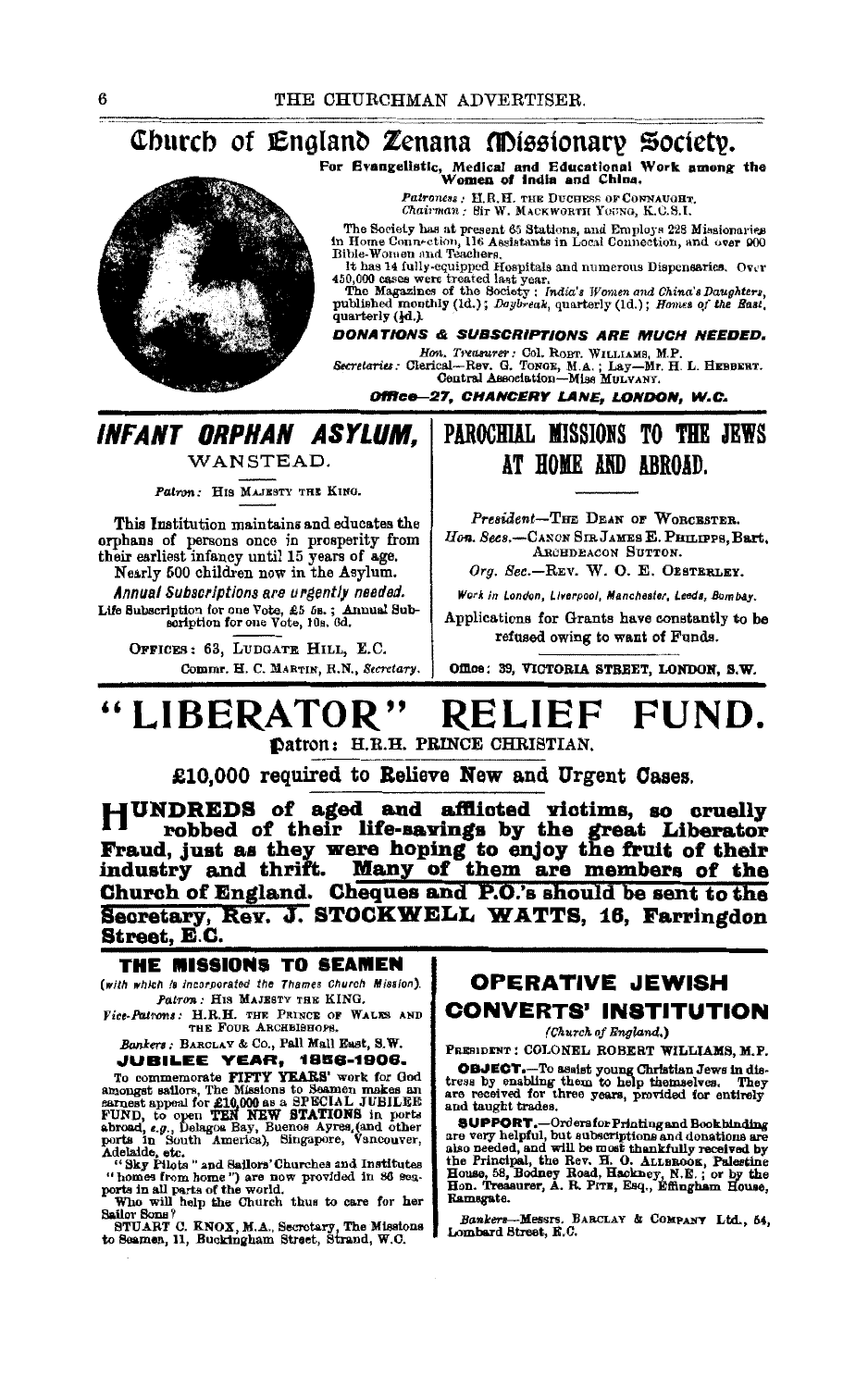

TUESDAY and alternate SATURDAYS; 14 guineas.

The Fjords, Lakes, and Mountains<br>
of Norway.—Leaving June 5, 19, July 3, 17,<br>
31, August 14 and 28; 18 guineas.<br>
Southern and Western Norway.—<br>
Leaving fortnightly during June, July, and<br>
August; 20 guineas.

Lakes, Rivers, and Forests of Sweden. VECTIS, OPHIR,<br>
-Leaving fortnightly, from June 2; 21 guineas. MIDNIGHT SUN,<br>
Denmark and Sweden.--Leaving fort-<br>
nightly, from July 4; 25 guineas.<br>
Denmark and Sweden.

baggage, conductor, etc.

By the principal Railway, Steamship, and Carriage Hontes to the Norwegian Fjords, North Cape, and all parts of Scandinavia, with or without hotel accommodation.

#### PLEASURE CRUISES.

Leaving at frequent intervals throughout the Season by the following first-class steamers :

VECTIS, OPHIR,<br>MIDNIGHT SUN.

Inclusive fares, providing travel, hotels, ex- Descriptive Illustrated Programmes, with cursions, fees, transfers, conveyance of maps, etc., of all the above arrangements free maps, etc., of all the above arrangements free<br>on application.

THOS• COOK & SON, Ludgate Circus, London, and Branches.

## PBOTBSTANT BBFOBMATION SOCIETY.

The OLDEST Church Society for the Maintenance of the Religious Principles of the Reformation. The ONLY Mission to Roman Catholics in England.

(Established 1827.)

MISSIONARY. EDUCATIONAL. EVANGELISTIC.

#### JUST PUBLISHED. THE PROTESTANT DICTIONARY. Beautlrully Illustrated, 15s. net.

Of REAL AND PERMANENT VALUE to a Clergyman, Minister, Teacher, Protestant Worker, Public or Parochial Library.

Funds are Urgently Needed. WALTER A. LIMBRICK, Secretary, 62, Berners Street, London, W.

# UCATIONA

## SOUTH-EASTERN COLLEGE, RAMSGATE.

CHURCH of England Public School on the PRINCIPLES OF THE REFORMATION.<br>SICIANS and SURGEONS. Entrance Scholarships : March, July, December. JUNIOR<br>SCHOOL in separate buildings.—For list of successes and full particulars app

# Scbool for the Daughters of Gentlemen. Resident Pupils only. CHURCH HOUSE, WORTHING.<br>DECOGNISED by Board of Education. Large resident staff of English and

home. Fees moderate. Highest references. Address PRINCIPALS.

RECOGNISED by Board of Education. Large resident staff of English and Foreign Mistresses, all fully qualified. Every educational advantage with happy

## ST. MICHAEL•& COLLEGE, Near TENBURY, WORCESTERSHIRE.

BOYS thoroughly prepared for Public Schools. Most healthy situation ; large playing fields and Fives Courts ; separate cubicles. Head master, RFV. W. A. RENWICK, M.A., late Scholar of Hertford College, Oxford. is; separate cubicles. Head master, REV. W. A.<br>rd College, Oxford.<br>APPLY: REV. THE WARDEN.

## EASTBOURNE COLLEGE.

*President:* THE DUKE OF DEVONSHIRE, K.G.

*Headmaster:* REv. F. S. WILLIAMs, M.A., *late Assistant-Master at Rugby Sckool.* 

THE School is a First-Grade School for the Sons of Gentlemen. Boys are prepared for the Universities, the Army and Civil Services, Professions, and Commercial Life. There are Special Army and Engineering Classes. Physical

are Special Army and Engineering Classes. Physical Drill is compulsory for the whole School.